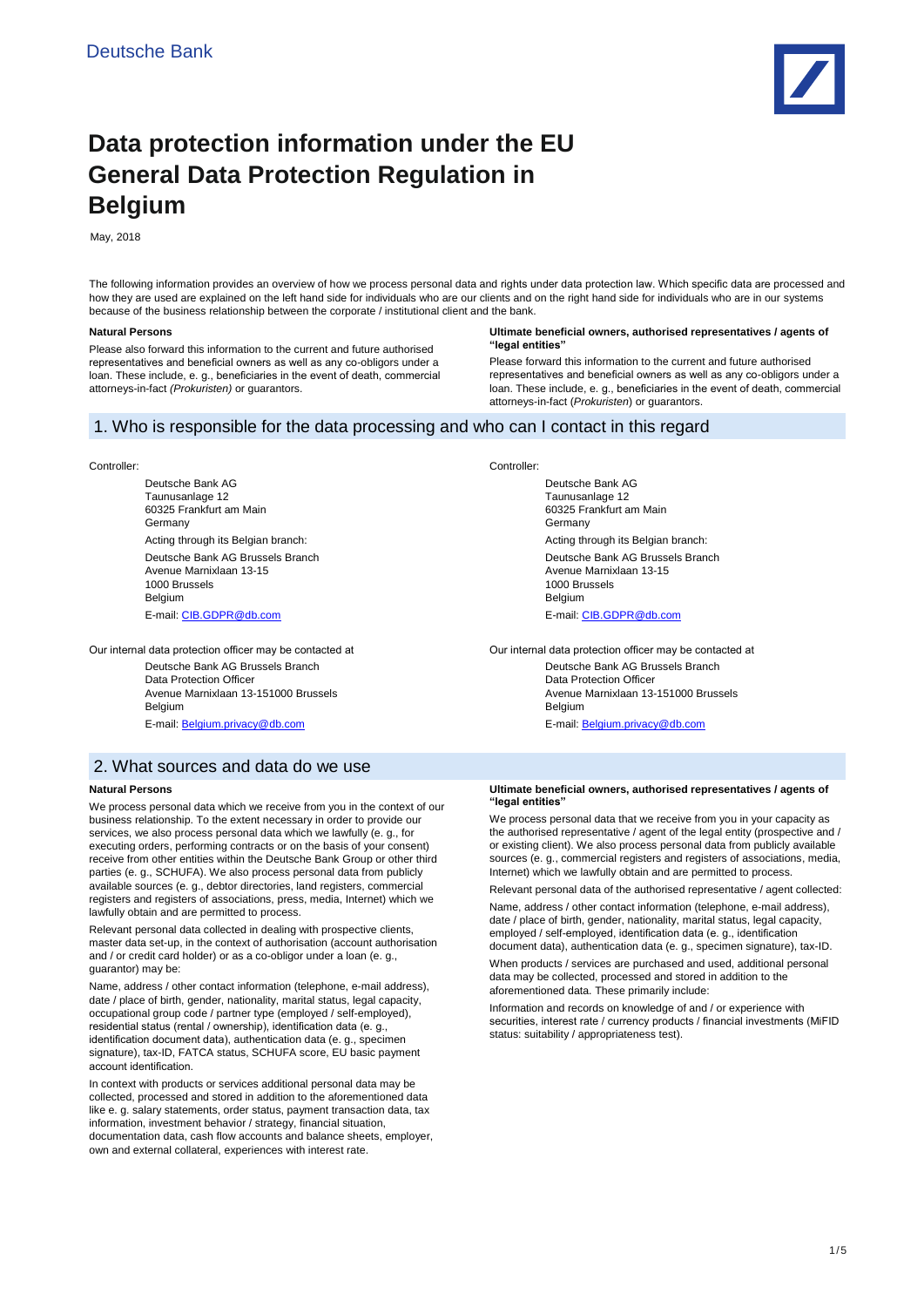

# 3. Why do we process your data (purpose of the processing) and on what legal basis

### **Natural Persons**

We process the aforementioned personal data in compliance with the provisions of the EU General Data Protection Regulation (GDPR) and the applicable local data protection law.

# **a. for the performance of contractual obligations (article 6 (1) b) GDPR)**

The processing of personal data is carried out in order to perform banking transactions and financial services pursuant to contracts with our clients or to take steps at your request prior to entering into a contract.

The purposes of the data processing are primarily dependent on the specific product (see no. 2) and may include, among other things, requirements analyses, advice, asset management and transactional services. For further details on the purpose of the data processing, please refer to the respective contractual documentation and terms and conditions.

# **b. for compliance with a legal obligation (article 6 (1) c) GDPR) or in the public interest (article 6 (1) e) GDPR)**

As a bank, we are also subject to various legal obligations, i.e., statutory requirements (e. g. without limitation, the German Banking Act (Kreditwesengesetz – KWG), the German Money Laundering Act (Geldwäschegesetz – GWG), the Belgian Law of 18 September 2017 on the prevention of money laundering and terrorist financing and on the restriction of the use of cash, tax laws including the Income Tax Code, the Foreign Account Tax Compliance Act (FATCA) and the Common Reporting Standard (CRS), the MiFID legislation including the Belgian Act of 2 August 2002 and the Royal Decree of 19 December 2017) as well as banking supervisory requirements (e. g., the European Central Bank, the European Banking Supervisory Authority, Deutsche Bundesbank and the German Federal Financial Supervisory Authority (Bundesanstalt für Finanzdienstleistungsaufsicht – BaFin).

Other purposes of processing include credit checks, identity and age verification, anti-fraud and anti-money laundering measures, the satisfaction of tax law control and reporting obligations as well as the assessment and management of risks in the bank and the Group.

### **c. for the purposes of safeguarding legitimate interests (article 6 (1) f) GDPR)**

Where necessary, we process your data above and beyond the actual performance of our contractual obligations in order to safeguard the legitimate interests pursued by us or by a third party. Examples:

- Consulting and exchanging data with credit agencies (e. g., SCHUFA) to determine credit or default risks and requirements in the case of a garnishment protection account or basic payment account
- Evaluating and optimising procedures for demand analysis and for approaching clients directly; incl. client segmentation and calculating the likelihood of closure
- Advertising or market and opinion research, to the extent that you have not objected to having your data used
- Asserting legal claims and mounting a defence in the event of litigation
- Ensuring the bank's IT security and IT operations
- Preventing crimes
- Video surveillance to safeguard against trespassers, to gather evidence in the event of robbery or fraud or to document disposals and deposits, e. g., at ATMs
- Measures for building and systems security (e. g., admittance control)
- Measures to ensure against trespassing
- Measures to manage business and further develop services and products
- Group risk management

### **d. on the basis of your consent (article 6 (1) a) GDPR)**

Insofar as you have granted us consent to the processing of personal data for specific purposes (e. g., transfer of data within the association / Group), the lawfulness of such processing is based on your consent. Any consent granted may be revoked at any time. This also applies to the revocation of declarations of consent that are granted to us prior to the entry into force of the EU General Data Protection Regulation, i. e., prior to 25 May 2018.

Please be advised that the revocation shall only have effect for the future. Any processing that was carried out prior to the revocation shall not be affected thereby. You can request a status overview of the consents you have granted from us at any time or view some of them when banking online.

### **Ultimate beneficial owners, authorised representatives / agents of "legal entities"**

We process the aforementioned personal data in compliance with the provisions of the EU General Data Protection Regulation (GDPR) and the applicable local data protection law

### **a. for the performance of contractual obligations (article 6 (1) b) GDPR)**

The processing of personal data is carried out in order to perform banking transactions and financial services pursuant to contracts with our clients or to take steps prior to entering into a contract.

For further details on the purpose of the data processing, please refer to the respective contractual documentation and terms and conditions.

# **b. for compliance with a legal obligation (article 6 (1) c) GDPR) or in the public interest (article 6 (1) e) GDPR)**

As a bank, we are also subject to various legal obligations, i. e., statutory requirements (e. g. without limitation, the German Banking Act (*Kreditwesengesetz* – KWG), the German Money Laundering Acts (*Geldwäschegesetz* – GWG), the Belgian Law of 18 September 2017 on the prevention of money laundering and terrorist financing and on the restriction of the use of cash, tax laws including the Income Tax Code, the Foreign Account Tax Compliance Act (FATCA) and the Common Reporting Standard (CRS), the MiFID legislation including the Belgian Act of 2 August 2002 and the Royal Decree of 19 December 2017) as well as banking supervisory requirements (e. g., the European Central Bank, the European Banking Supervisory Authority, Deutsche Bundesbank and the German Federal Financial Supervisory Authority (Bundesanstalt für Finanzdienstleistungsaufsicht – BaFin).

The purposes of processing include identity and age verification as well as anti-fraud and anti-money laundering measures

### **c. for the purposes of safeguarding legitimate interests (article 6 (1) f) GDPR)**

Where necessary, we process your data above and beyond the actual performance of our contractual obligations in order to safeguard the legitimate interests pursued by us or by a third party. Examples:

- Asserting legal claims and mounting a defence in the event of litigation
- Ensuring the bank's IT security and IT operations
- Preventing crimes
- Video surveillance to safeguard against trespassers, to gather evidence in the event of robbery or fraud or to document disposals and deposits, e. g., at ATMs
- Measures for building and systems security (e. g., admittance control)
- Measures to ensure against trespassing

### **d. on the basis of your consent (article 6 (1) a) GDPR)**

Insofar as you have granted us consent to the processing of personal data for specific purposes (e. g., transfer of data within the association / Group), the lawfulness of such processing is based on your consent.

Any consent granted may be revoked at any time. This also applies to the revocation of declarations of consent that are granted prior to the entry into force of the EU General Data Protection Regulation, i. e., prior to 25 May 2018.

Please be advised that the revocation will only take effect in the future and does not apply to processing carried out prior thereto.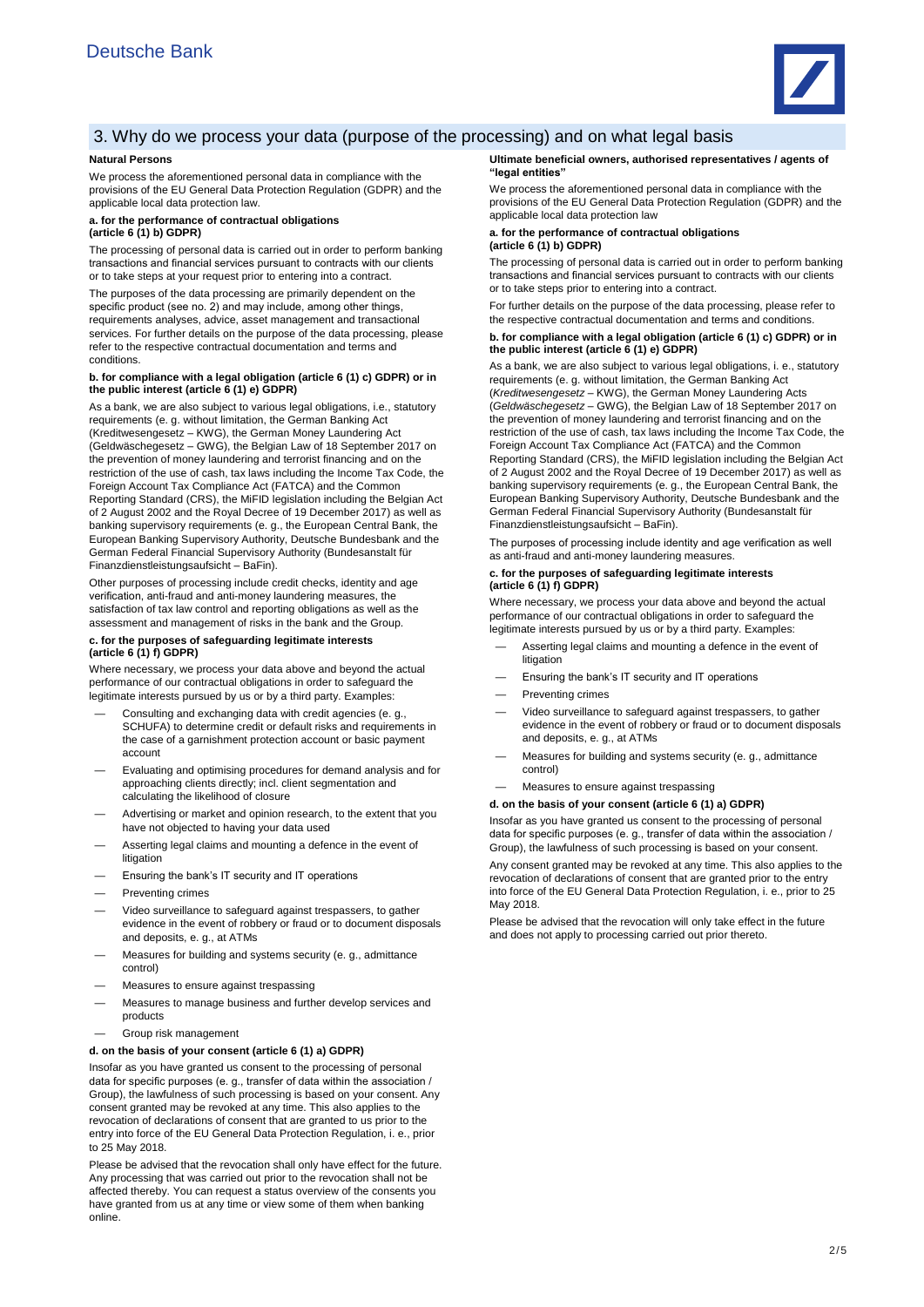# 4. Who receives my data

### **Natural Persons**

Within the bank, those offices are given access to your data which require them in order to perform our contractual and statutory obligations. Service providers and vicarious agents employed by us may also receive data for these purposes if they observe banking secrecy and our written instructions under data protection law. These are mainly companies from the categories listed below.

With regard to the transfer of data to recipients outside the bank, it must first of all be noted that as a bank we are under a duty to maintain secrecy about any customer-related facts and evaluations of which we may have knowledge (Banking secrecy under no. 2 of our General Business Conditions). We may only disclose information about you if we are legally required to do so, if you have given your consent, if we are authorised to provide bank information and/or if processors commissioned by us guarantee compliance with banking secrecy and the provisions of the GDPR/local data protection law.

Under these conditions, recipients of personal data may be, for example:

- Public authorities and institutions (e.g., Deutsche Bundesbank, BaFin, the National Bank of Belgium (NBB), the Belgian Financial Services and Markets Authority (FSMA), the European Banking Authority, the European Central Bank, tax offices, the German Federal Central Tax Office *(Bundeszentralamt für Steuern)* and, the Belgian tax authorities, police, public prosecutors, investigating judges and the courts, insofar as a statutory or official obligation exists.
- Other credit and financial services institutions, comparable institutions and processors to whom we transfer personal data in order to perform the business relationship with you. Specifically: processing of bank references, support / maintenance of EDP/ IT applications, archiving, document processing, call centre services, compliance services, controlling, data screening for anti-money laundering purposes, data destruction, purchasing/procurement, space management, real estate appraisals, loan processing service, collateral management, collection, payment card processing (debit card/credit cards), customer management, lettershops, marketing, media technology, reporting, research, risk controlling, expense accounting, telephony, video identification, website management, investment services, share register, fund management, auditing services, payment transactions.

Other recipients of data may be those offices to which you have given your consent to the transfer of data or with respect to which you have exempted us from banking secrecy by agreement or consent.

### 5. Is data transfer to a third country or to an international organisation

#### **Natural Persons**

Data will only be transferred to countries outside the EU or the EEA (socalled third countries) if this is required for the execution of your orders (e.g. payment and securities orders), prescribed by law (e.g., reporting obligations under tax law), if you have given us your consent or in the context of commissioned data processing. If service providers in a third country are used, they are obligated to comply with the data protection level in Europe in addition to written instructions by agreement of the EU standard contractual clauses.

## 6. How long will my data be stored

#### **Natural Persons**

We process and store your personal data as long as it is necessary for the performance of our contractual and statutory obligations. In this regard, it should be noted that our business relationship is a continuing obligation designed to last for several years.

If the data are no longer required for the performance of our contractual and statutory obligations, they are regularly deleted, unless their further processing (for a limited time) is necessary for the following purposes:

- Compliance with records retention periods under commercial and tax law, such as the German Commercial Code (*Handelsgesetzbuch* – HGB); the German Tax Code (*Abgabenordnung* – AO); the KWG; the Money Laundering Act (*Geldwäschegesetz* – GWG); the Securities Trading Act (*Wertpapierhandelsgesetz* – WphG); the Belgian Code of economic law; the MiFID legislation, Belgian Law of 18 September 2017 on the prevention of money laundering and terrorist financing and on the restriction of the use of cash. The records retention periods prescribed therein range from two to 10 years.
- Preservation of evidence within the scope of statutes of limitations. Under section 195 et seq. of the German Civil Code (*Bürgerliches Gesetzbuch* – BGB), these limitation periods may be up to 30 years, whereby the regular limitation period is three years. Under section 2262 et seq. of the Belgian Civil Code (Burgerlijk wetboek/Code



Within the bank, those offices are given access to your data which require them in order to perform our contractual and statutory obligations. Service providers and vicarious agents employed by us may also receive data for these purposes if they observe banking secrecy and our written instructions under data protection law.

With regard to the transfer of data to recipients outside the bank, it must first of all be noted that as a bank we are under a duty to maintain secrecy about any customer-related facts and evaluations (applies equally to authorised representatives / agents) of which we may have knowledge (Banking secrecy under our General Business Conditions).

We may only disclose information about you if we are legally required to do so, if you have given your consent and / or if processors commissioned by us guarantee compliance with banking secrecy and the provisions of the GDPR / local data protection law.

#### **Ultimate beneficial owners, authorised representatives / agents of "legal entities"**

Data will only be transferred to countries outside the EU or the EEA (socalled third countries) if this is required for the execution of your client´s orders (e. g. payment and securities orders), prescribed by law (e.g., reporting obligations under tax law), if you have given us your consent or in the context of commissioned data processing. If service providers in a third country are used, they are obligated to comply with the data protection level in Europe in addition to written instructions by agreement of the EU standard contractual clauses.

### **Ultimate beneficial owners, authorised representatives / agents of "legal entities"**

We process and store your personal data as long as you are authorised to represent the respective legal entity in dealings with us

If the data are no longer required for the performance of our contractual and statutory obligations, they are regularly deleted, unless their further processing (for a limited time) is necessary for the following purposes:

- Compliance with records retention periods under commercial and tax law, such as the German Commercial Code (*Handelsgesetzbuch* – HGB); the German Tax Code (*Abgabenordnung* – AO); the KWG; the Money Laundering Act (*Geldwäschegesetz* – GWG); the Securities Trading Act (*Wertpapierhandelsgesetz* – WphG); the Belgian Code of economic law; the MiFID legislation, Belgian Law of 18 September 2017 on the prevention of money laundering and terrorist financing and on the restriction of the use of cash. The records retention periods prescribed therein range from two to 10 years.
- Preservation of evidence within the scope of statutes of limitations. Under section 195 et seq. of the German Civil Code (Bürgerliches Gesetzbuch – BGB), these limitation periods may be up to 30 years, whereby the regular limitation period is three years. Under section 2262 et seq. of the Belgian Civil Code (Burgerlijk wetboek/Code Civil), these limitation periods may be up to 30 years, whereby the regular

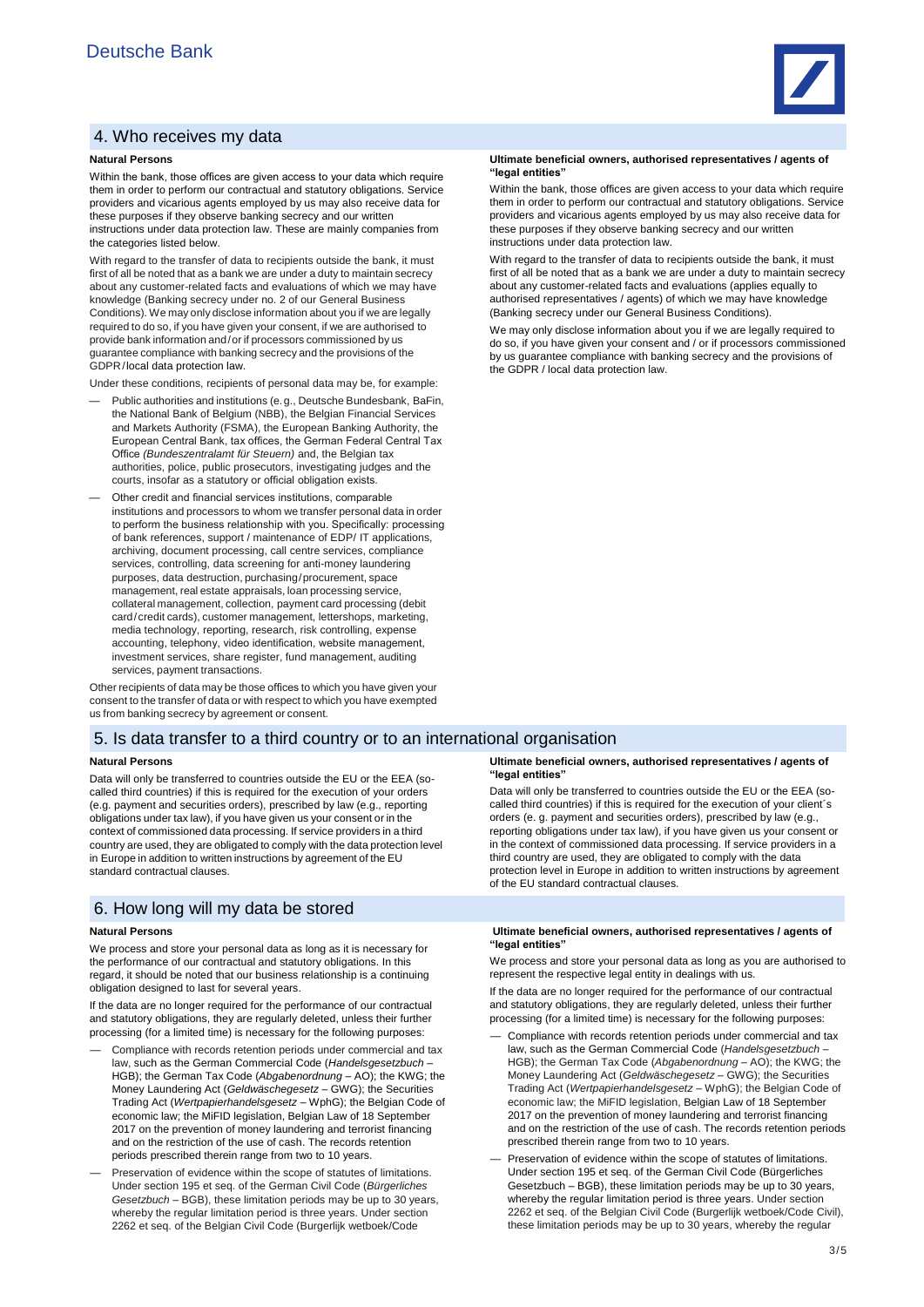Civil), these limitation periods may be up to 30 years, whereby the regular limitation period for contractual rights is ten years.

# 7. What data protection rights do I have

### **Natural Persons**

Every data subject has a right of access (article 15 GDPR), a right to rectification (article 16 GDPR), a right to erasure (article 17 GDPR), a right to restriction of processing (article 18 GDPR), a right to object (article 21 GDPR) and a right to data portability (article 20 GDPR). The right of access and right to erasure are subject to the restrictions under sections 34 and 35 of the German Federal Data Protection Act

(*Bundesdatenschutzgesetz* – BDSG). Data subjects also have a right to lodge a complaint with a supervisory authority (article 77 GDPR in conjunction with section 19 BDSG).

You may revoke your consent to the processing of personal data at any time. This also applies to the revocation of declarations of consent that are granted prior to the entry into force of the EU General Data Protection Regulation, i. e., prior to 25 May 2018. Please be advised that the revocation will only take effect in the future. Any processing that was carried out prior to the revocation shall not be affected thereby.

## 8. Am I under obligations to provide data

### **Natural Persons**

Within the scope of our business relationship, you must provide personal data which is necessary for the initiation and execution of a business relationship and the performance of the associated contractual obligations or which we are legally obligated to collect. As a rule, we would not be able to enter into any contract or execute the order without these data or we may no longer be able to carry out an existing contract and would have to terminate it.

In particular, provisions of money laundering law require that we verify your identity before entering into the business relationship, for example, by means of your identity card and that we record your name, place of birth, date of birth, nationality and your residential address. In order for us to be able to comply with this statutory obligation, you must provide us with the necessary information and documents in accordance with section 4 (6) GWG and notify us without undue delay of any changes that may arise during the course of the business relationship. If you do not provide us with the necessary information and documents, we will not be allowed to enter into or continue your requested business relationship.

#### limitation period for contractual rights is ten years.

### **Ultimate beneficial owners, authorised representatives / agents of "legal entities"**

Every data subject has a right of access (article 15 GDPR), a right to rectification (article 16 GDPR), a right to erasure (article 17 GDPR), a right to restriction of processing (article 18 GDPR), a right to object (article 21 GDPR) and a right to data portability (article 20 GDPR). The right of access and right to erasure are subject to the restrictions under sections 34 and 35 of the German Federal Data Protection Act

(*Bundesdatenschutzgesetz* – BDSG). Data subjects also have a right to lodge a complaint with a supervisory authority (article 77 GDPR in conjunction with section 19 BDSG).

You may revoke your consent to the processing of personal data at any time. This also applies to the revocation of declarations of consent that are granted prior to the entry into force of the EU General Data Protection Regulation, i. e., prior to 25 May 2018. Please be advised that the revocation will only take effect in the future. Any processing that was carried out prior to the revocation shall not be affected thereby.

#### **Ultimate beneficial owners, authorised representatives / agents of "legal entities"**

Within the scope of our business relationship with the legal entity you represent in dealings with us, you must provide personal data which is necessary for accepting and executing any representative authority / authorisation and the performance of the associated contractual obligations or which we are legally obligated to collect. As a rule, we would not be able to accept you as the authorised representative / agent without these data or we would have to revoke any existing representative authority / authorisation.

In particular, provisions of money laundering law require that we verify your identity before establishing the authority / authorisation, for example, by means of your identity card and that we record your name, place of birth, date of birth, nationality and your residential address. In order for us to be able to comply with this statutory obligation, you must provide us with the necessary information and documents in accordance with section 4 (6) GWG and notify us without undue delay of any changes that may arise during the course of the business relationship. If you do not provide us with the necessary information and documents, we will not be allowed to institute or continue the representative authority / authorisation requested by the respective legal entity

## 9. To what extent is automated decision making (including profiling) carried out

### **Natural Persons**

As a rule, we do not make decisions based solely on automated processing das defined in article 22 GDPR to establish and implement the business relationship. If we use these procedures in individual cases, we will inform you of this separately, provided that this is prescribed by law.

# 10. Is profiling used

### **Natural Persons**

In some cases, we process your data automatically with the aim of evaluating certain personal aspects (profiling). For instance, we use profiling in the following cases:

- We are required by law to take anti-money laundering and antifraud measures. Data evaluations are also carried out (in payment transactions, among other things) in this context. These measures also serve to protect you.
- In order to provide you with targeted information and advice on products, we use evaluation tools. These enable demand-oriented communication and advertising, including market and opinion research.
- We use scoring to assess your creditworthiness. We calculate the likelihood that a given client will meet their contractual payment obligations. The calculation may include, for example, income levels, expenses, existing liabilities, occupation, length of employment, experiences from the previous business relationship, repayment of prior loans in accordance with the contract, and information from credit agencies. Scoring is based on a mathematically and statistically recognized and proven procedure. The calculated score values assist us in our decision-making and are incorporated into ongoing risk management.